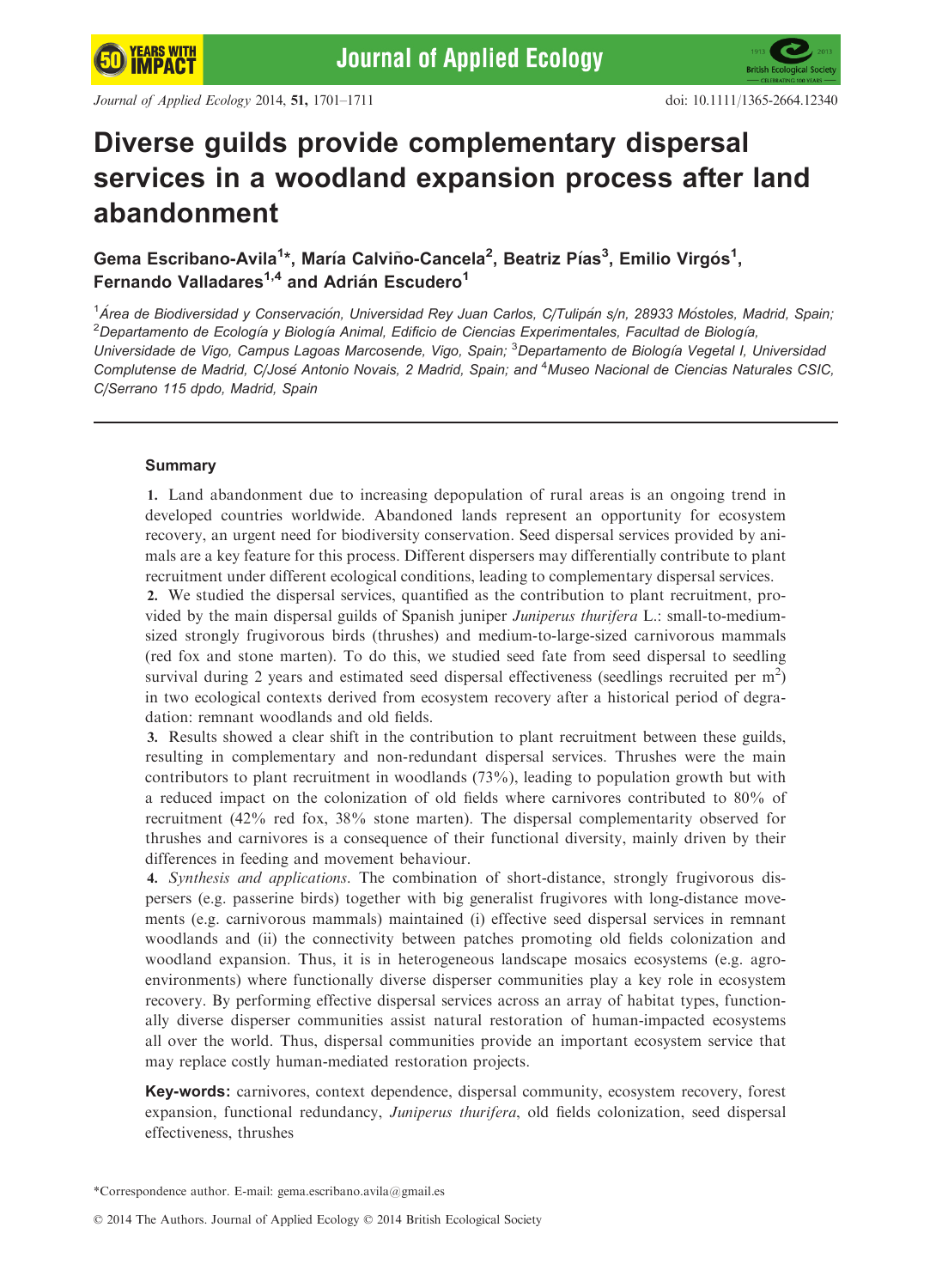# Introduction

Habitat degradation is occurring at an unprecedented rate, which makes ecosystem recovery an urgent need to sustain biodiversity and assure the provision of goods and services (MEA 2005). Land abandonment is an ongoing trend in developed countries, due to increasing depopulation of rural areas, and abandoned lands represent an opportunity for ecosystem recovery (Lamb, Erskine & Parrota 2005). One of the most limiting constraints in the restitution of ecosystems in abandoned lands is the recovery of forest structure and complexity (Cramer, Hobbs & Standish 2008). Restoration projects involving plantation of dominant tree species have been carried out in many areas with good results (see Brunet 2007). However, these projects are costly, especially when large areas are to be recovered. Animal seed dispersers can provide a valuable ecosystem service in facilitating ecosystem recovery after land abandonment, especially when fleshy fruited plants are the dominant species. In this regard, the arrival of pioneer trees to newly abandoned land is often the most critical phase (Debussche & Lepart 1992; Duncan & Chapman 1999), since specialized frugivores often avoid open areas with no fruit availability. Moreover, the arrival of these pioneer trees plays a critical role in ecosystem recovery, since they serve as perches for frugivorous birds and act as recruitment foci favouring colonization and spontaneous succession (Chazdon 2003; Lamb, Erskine & Parrota 2005).

Seed dispersal of many tree and shrub species is performed by a diverse array of animals that feed on fruits and regurgitate or defecate intact seeds (Howe & Smallwood 1982). Different species or guilds forming a dispersal community have different morphological and behavioural traits that influence the quantity of seeds dispersed and the probability of recruitment of those seeds (Schupp, Jordano & Gomez 2010). For instance, body size is positively related to the amount of seeds dispersed per visit, gut passage time, home range size and dispersal distance (Jordano et al. 2007; Nathan et al. 2008). The particular use of specific microhabitats and landscape elements, such as sleeping or reproduction sites, determines seed deposition patterns (Russo, Portnoy & Augspurger 2006), which greatly affects the probability of recruitment of dispersed seeds (Wenny & Levey 1998). Thus, morphological and behavioural traits determine both quantity (number of seeds dispersed) and quality (probability of recruitment of dispersed seeds) of seed dispersal, and with it the seed dispersal effectiveness (quantity  $\times$  quality), defined as the contribution of dispersal agents to plant recruitment (Schupp, Jordano & Gomez 2010).

The effectiveness of the different members of a dispersal community provides important information for plant population ecology and evolutionary biology. However, despite its importance, the estimation of seed dispersal effectiveness has been tackled only in a modest number of studies and remains an elusive goal (Howe & Miriti 2004). The evidence available shows that dispersal communities are usually composed of dispersers that contribute differentially to plant recruitment, with dispersal services often relying on few key dispersers, which suggests that dispersal communities may be complementary rather than redundant (Brodie et al. 2009; Calviño-Cancela & Martin-Herrero 2009; McConkey & Brockelman 2011). Moreover, it has been suggested that the relative contribution of a particular disperser to plant recruitment may change depending on the environmental context (Calvino-Cancela ~ & Martin-Herrero 2009; Schupp, Jordano & Gomez 2010). However, empirical evidence regarding the context dependence of dispersal effectiveness is rather limited, and it has rarely been tackled explicitly with adequate replication, in spite of its ecological and evolutionary importance (Schupp, Jordano & Gomez 2010). Certainly, more information regarding the differential contribution to plant recruitment of different dispersers and how such contribution may change under different ecological contexts is needed to better understand the consequences of seed dispersal (Agrawal et al. 2007). From an applied perspective, two specific tasks are especially urgent to guide conservation priorities and promote ecosystem recovery, namely: (i) to decipher whether the contribution of different dispersers to plant recruitment is redundant or complementary under different ecological contexts and (ii) to identify key dispersers, that is those contributing disproportionally to plant recruitment, in the different stages of ecosystem recovery (Mills, Soule & Doak 1993; Schupp, Jordano & Gomez 2010).

The aim of this study was (i) to determine the contribution of a varied dispersal community, (ii) to evaluate how such contribution may shift under different ecological scenarios derived from land-use abandonment and (iii) to provide useful information to guide ecosystem recovery. For such purpose, we used Spanish juniper Juniperus thurifera L. remnant woodlands and old fields recently colonized by the species as a result of land abandonment (Olano et al. 2008). The recovery of Spanish juniper woodlands and the colonization of old fields is being mediated by two main dispersal guilds: thrushes (Turdus viscivorus, T. philomelos, T. merula, T. iliacus, T. pilaris) and carnivores (Vulpes vulpes and Martes foina) (Santos, Tellería & Virgós 1999; Escribano-Avila et al. 2012). These guilds differ in morphology and behaviour, which may result in different contributions to Spanish juniper recruitment. Thrushes are small-sized (65–130 g) strongly frugivorous birds. They track the landscape and select patches with high abundance of fruits, avoiding open areas where fruiting trees are scarce (Jordano 1993; Santos, Tellería & Virgós 1999; García, Zamora & Amico 2011), and dispersing seeds over short distances (0–500 m) (Jordano et al. 2007; Breitbach et al. 2012). On the other hand, carnivores are medium-to-large-sized mammals (1–6 kg) and generalist feeders that consume fruits opportunistically (Genovesi, Secchi & Boitani 1996;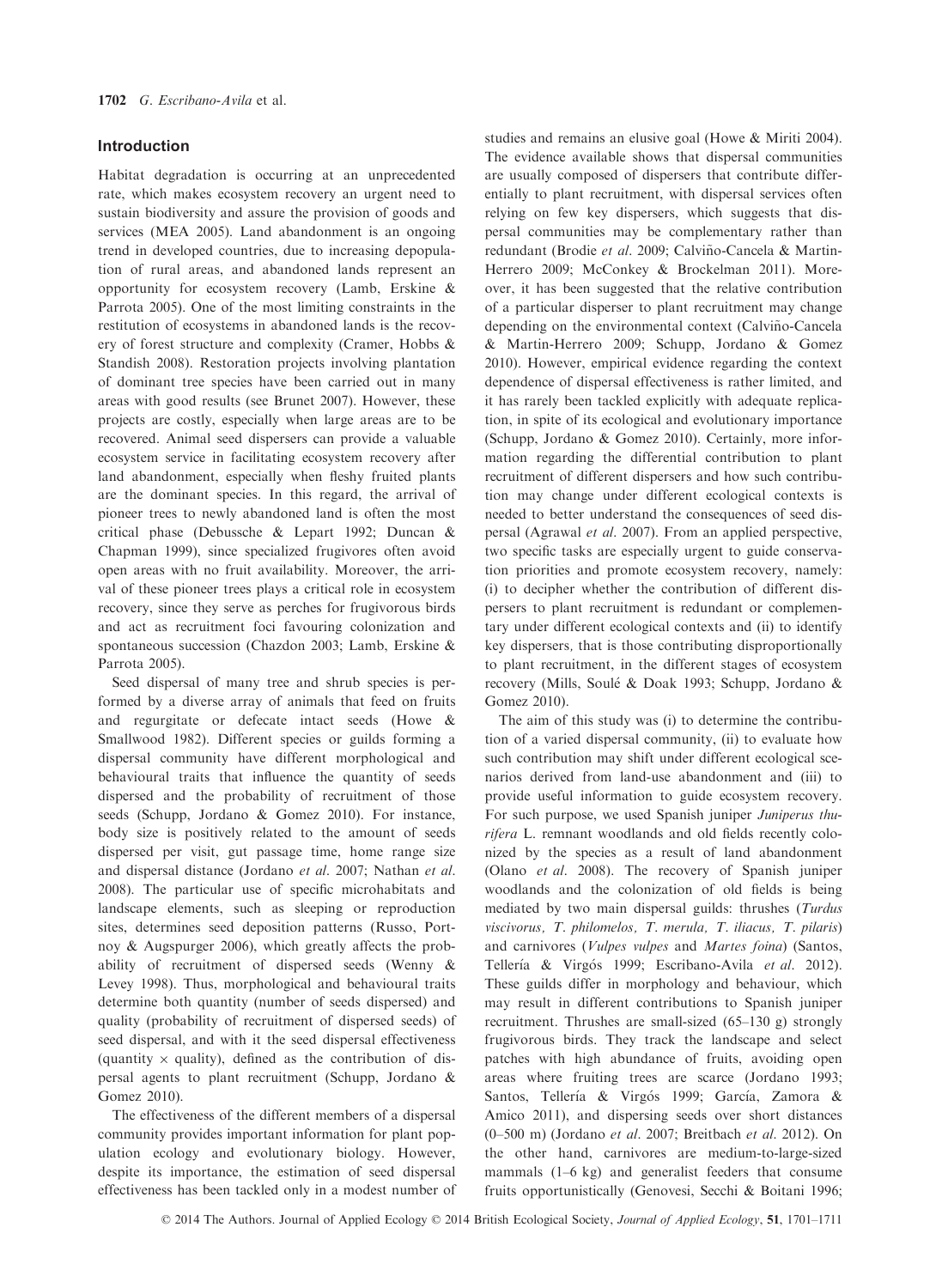Díaz-Ruiz et al. 2013). They occupy large home ranges that include different habitat types, such as forests, open areas and farmlands (Genovesi, Sinibaldi & Boitani 1997; Goldyn et al. 2003), and have the ability to disperse seeds over long distances (1–2 km) (Rodel & Stubbe 2006; Jordano et al. 2007; González-Varo, López-Bao & Guitian 2013).

Hence, according to their contrasting body size, feeding behaviour and habitat use, we predict that (i) thrushes would be the main contributors to plant recruitment in woodland remnants, whereas (ii) carnivores would be the main contributors in old fields. Thus, overall we predict that (iii) the contribution of thrushes and carnivores to plant recruitment would shift in woodlands and old fields, resulting in complementary and thereby non-redundant, dispersal services. In order to evaluate our predictions, we estimated seed dispersal effectiveness (quantity  $\times$  quality) of thrushes and carnivores using a spatially and temporally replicated design. Specifically, seed dispersal quantity and quality data were used to build a stochastic model that returns the amount of seedlings per square metre contributed by dispersers in each microhabitat within each habitat studied.



Fig. 1. (a) Location of the study areas. (b) Spatial arrangement in the landscape of mature remnant woodlands (dark grey), recently colonized old fields (light grey) and cultivated areas (white). Black squares represent the  $100 \times 50$  m plots where the sampling stations used in the experiments were located. (c) Simplified representation of the arrangement of the four sampling stations established in each type of microhabitats in a sampling plot.

# Materials and methods

#### STUDY AREA AND STUDY SPECIES

This study was conducted in the surroundings of two protected areas of the Natura network, Alto Tajo and Parameras de Maranchón, Hoz de Mesa y Aragoncillo (centroid 40°58"N, 2°7"W Guadalajara province, central Spain) where we selected two study areas, Maranchón and Torremocha del Pinar (Fig. 1a). The two study areas are separated by 20 km and have similar climatic conditions and a mean elevation of 1278 m a.s.l. The climate is continental Mediterranean with an annual rainfall of c. 500 mm, a pronounced summer drought and extreme cold winters. Mean annual temperature is 10.2 °C, with January being the coldest month (mean temperature: 2.4 °C) and July the warmest (mean temperature: 19.5 °C). Snowfalls occur from November to April (data from the nearest meteorological station in Molina de Aragón located 20 and 40 km from Maranchón and Torremocha del Pinar respectively, www.aemet.es).

Spanish juniper is a tertiary relict dioecious tree with a distribution confined to the western Mediterranean Basin (Terrab et al. 2008). It is the dominant species in low-density woodlands (Gauquelin et al. 1999) with trees ranging from 3 to 10 m in height and 1 to 10 m in canopy width. Flowering occurs at the end of winter, and wind-pollinated female cones take 20 months to mature, becoming fleshy blue arcestids with mean weight and size of  $0.55 \pm 0.19$  g and  $10.02 \pm 1.18$  mm, respectively, and mean number of seeds per arcestid of  $3.31 \pm 1.18$  (mean values  $\pm$  SD,  $N = 900$ , with average seed weight of  $4 \pm 2$  mg  $(N = 2980)$ . Dispersed seeds take c. 16 months to emerge, reaching maximum emergence rates in the second spring after dispersal (Escribano-Avila et al. 2013).

The two main habitats studied were woodland remnants and old fields recently colonized by Spanish juniper. In mature woodland remnants (hereafter referred as woodlands), the relative cover of Spanish juniper canopy was c. 37% (ranging between 30% and 45%) with a high abundance of adult trees, and shrub cover varied between 5% and 30%. In the past, woodlands were devoted to logging and extensive grazing, and some woodland patches were destroyed due to agriculture and their conversion into pasturelands. This exploitation was drastically reduced or even abandoned by the second half of the 20th century as a result of human exodus (Olano et al. 2008). These old fields are currently being colonized by Spanish junipers that reach c. 9% canopy cover (ranging between 5% and 15%), with a low density of adult trees  $(0-4$  individuals ha<sup>-1</sup>), and most individuals are newcomers. Active agricultural land devoted to crops is widespread in the landscape (Fig. 1b).

#### SAMPLING DESIGN

Sampling areas and procedures varied for observational data (seed dispersal quantity, specified below) and experimental data. To experimentally assess seed predation, seedling emergence and survival of Spanish juniper, we established five plots (100  $\times$  50 m) in each habitat type per study site. The distance between old fields and woodlands was  $520.61 \pm 87.6$  m in Maranchon and  $472 \pm 58.23$  in Torremocha, being such differences non-significant (Wilcoxon test,  $W = 13$ , *P*-value = 1), and the distance between plots was c. 400 m. Within each plot, one sampling station was established in each of the four dominant microhabitats identified

© 2014 The Authors. Journal of Applied Ecology © 2014 British Ecological Society, Journal of Applied Ecology, 51, 1701–1711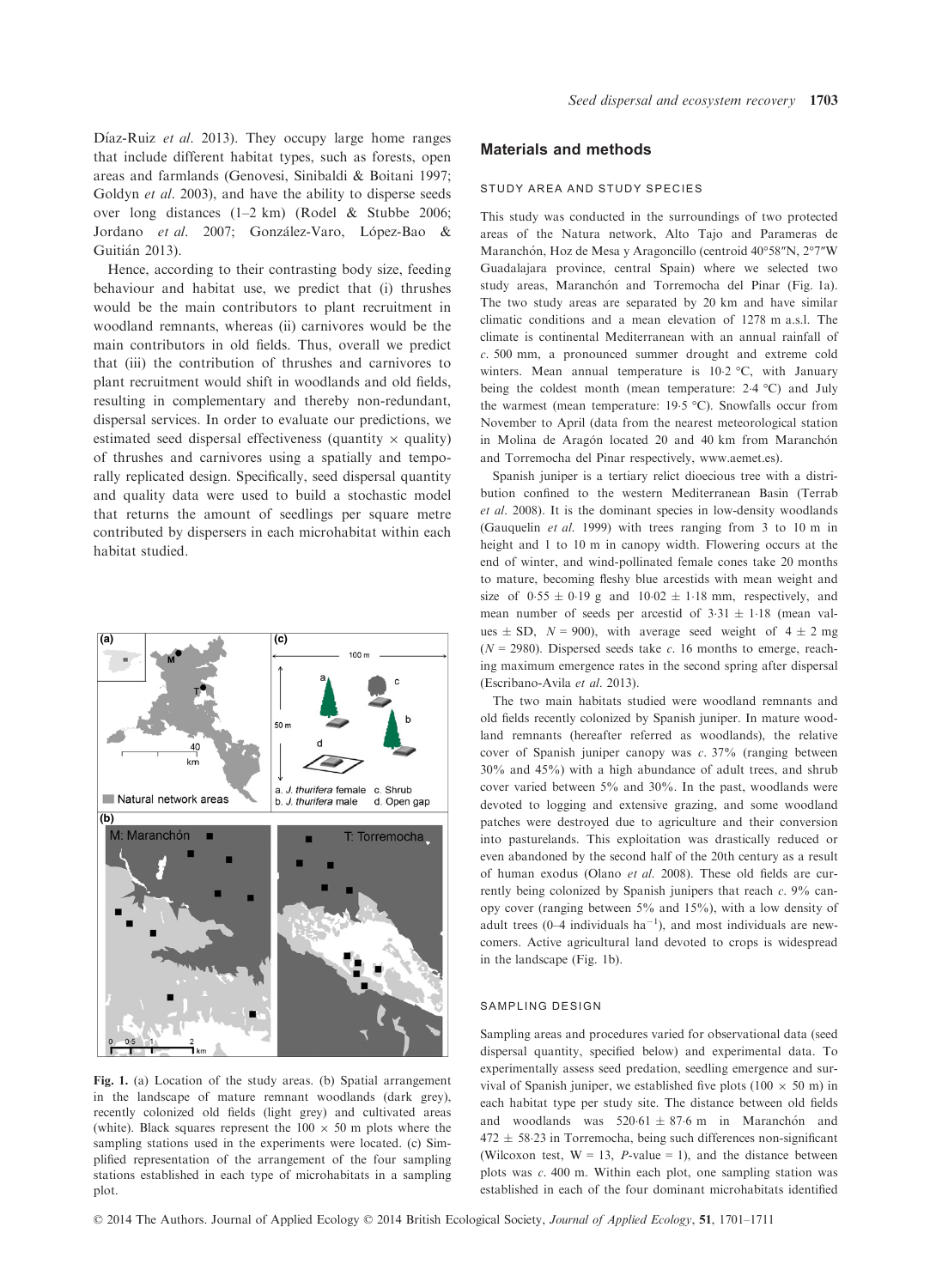(Spanish juniper female and male trees, shrubs and open gaps) for a total of 80 sampling stations (two sites  $\times$  two habitats  $\times$  five plots  $\times$  four microhabitats, see Fig. 1b,c).

#### SEED DISPERSAL QUANTITY

Thrush droppings and carnivore scats were considered as individual and comparable faecal deposits (hereafter faeces). In order to account for differences in faeces density (and thus detectability) between guilds and habitats and obtain reliable estimates of the quantitative component of seed dispersal, sampling effort and schemes varied between habitats and dispersers according to their abundance, habitat use and behaviour. In old fields, where faecal density was low for all dispersers, we sampled the whole area of the study plots for both mammal and thrush faeces (a total of five ha in 2 years). The sampling was performed along parallel transects within the plots, where the relative cover of each microhabitat was also recorded. In woodlands, the sampling effort was lower than in old fields due to higher faecal density of both guilds, especially for thrushes; accordingly, we surveyed 12 ha for carnivores vs. 043 for thrushes. In 2009, to sample seed dispersal by thrushes, we established three subplots (20  $\times$  50 m in size separated by 20 m) in each of the five experimental plots established in woodlands (a total of 15 subplots per study site; Maranchón and Torremocha) and we sampled ten  $10 \times 1$  m transects in each subplot in a random compass direction from Spanish junipers and from shrubs. In 2011, we surveyed two of the three subplots per plot with four  $10 \times 1$  m transects (one for each microhabitat: J. thurifera females and males, shrubs and open gaps). Transects were surveyed for thrushes faeces twice per each study year (during the dispersal season, November– December and February–March). The radius of the canopy of each tree and shrub was measured to estimate the surface beneath the canopy, assuming a circular shape. To quantify seed dispersal by carnivores in woodlands, we established one  $2000 \times 3$  m transect in each study site (Torremocha and Maranchón) running between the experimental plots (see Fig. 1). These two transects were surveyed fortnightly during the dispersal season (November–March in both study years), collecting all fresh faeces and recording the microhabitat where they occurred.

#### SEED PREDATION

Seed removal experiments were performed after the seed dispersal season in April 2009 and 2011. Two seed depots (Petri dishes with small holes for water drainage) with one clump of 18 seeds each and three depots with two clumps of two seeds each were placed at each sampling station ( $N = 80$ , see Fig. 1) mimicking the seed deposition patterns of carnivores and thrushes, respectively. Seed depots were placed 50 cm from one another and nailed to the ground with a wooden stick. Removal levels were estimated by counting the seeds remaining in each depot after 3, 5, 7 and 15 days, and calculating the predation rate as the percentage of seeds removed. Background seed loss due to rain, runoff, wind or invertebrates was evaluated with depots placed inside a wire-netting cage, to exclude vertebrate predators. No background seed losses (neither seed removal nor seed damage) were detected.

# SEEDLING EMERGENCE AND SURVIVAL

Seeds were collected from carnivore  $(N = 1440)$ , and thrush  $(N = 480)$  faeces were carried to the laboratory where pellet material was removed and non-viable seeds discarded (seeds floating in water were considered unviable). Seeds were air-dried and stored at 4 °C until they were sown in the field. Seeds were sown at the Torremocha experimental stations  $(N = 40)$  in April 2009 under the ground surface (30 mm depth) simulating the clumping patterns of dispersers (2 and 18 seeds per clump for thrushes and carnivores, respectively) and covered with a wire-netting cage. No seed removal or damage was observed for seeds protected with these cages in the seed predation experiment (see above); thus, we are confident that invertebrates did not affect the final rates of emergence and seeding survival. The cages were monitored periodically for 3 years, and seedling emergence and survival were recorded. For additional details, see Escribano-Avila et al. (2013).

# ESTIMATION OF DISPERSERS CONTRIBUTION TO PLANT RECRUITMENT USING STOCHASTIC SIMULATION

The contribution of each disperser species or guild to recruitment in each studied microhabitat, habitat and site was estimated by means of stochastic simulations. In contrast to deterministic models, stochastic simulation allows us to take into account the stochastic nature of environmental conditions, thus better reflecting the nature and complexity of the recruitment process (Calviño-Cancela & Martin-Herrero 2009). Our model is an adaptation of the model used in Calviño-Cancela & Martin-Herrero (2009) and consisted of a series of life stages (dispersed seeds, surviving seeds, emergent seedlings and surviving seedlings) connected by a series of processes (seed dispersal, post-dispersal seed predation, seedling emergence and seedling survival), each with its own set of empirical transition probabilities measured in the field for each dispersal species/guild (see Fig. 2). The original set of transition probabilities for each process obtained in the field during the 2 years of study was resampled 500 times by random selection with replacement (Efron 1982; Manly 1998), and the final output of each simulation iteration was the result of the product of the randomly selected transition probabilities at each stage (number of seeds dispersed in each habitat and microhabitat by each disperser  $\times$  the probability of surviving predation  $\times$  the probability of seedling emergence  $\times$  the probability of seedling survival). Thus, we obtained the average number of 2-year-old seedlings per square metre (SDE) generated by each disperser in each microhabitat, habitat and site. The contribution to plant recruitment of each disperser in each habitat was the sum of the SDE values for each disperser in each microhabitat weighted by the relative cover of each microhabitat in the corresponding habitat. We also obtained the seed quantity (number of seeds dispersed per square metre) and seed quality (calculated, for simplicity, as SDE/quantity).

Goodness of fit of the model was assessed by comparing the seedling density predicted by the simulation model and that observed in the field using independent sampling. Natural seedling density in the study area was measured in June 2009 and 2011, when natural emergence peaks. Seedlings (from recently emerged up to 2 years old) were counted in sampling quadrats of  $30 \times 30$  cm in the four studied microhabitats with 15 and 10 replicates per microhabitat in 2009 and 2011, respectively. Seedling density was resampled 250 times per year, thus obtaining 500 values, and compared to the seedling density predicted by the model (500 iterations). We evaluated whether model predictions fell within the confidence limits of the empirical data (Loehle 1997).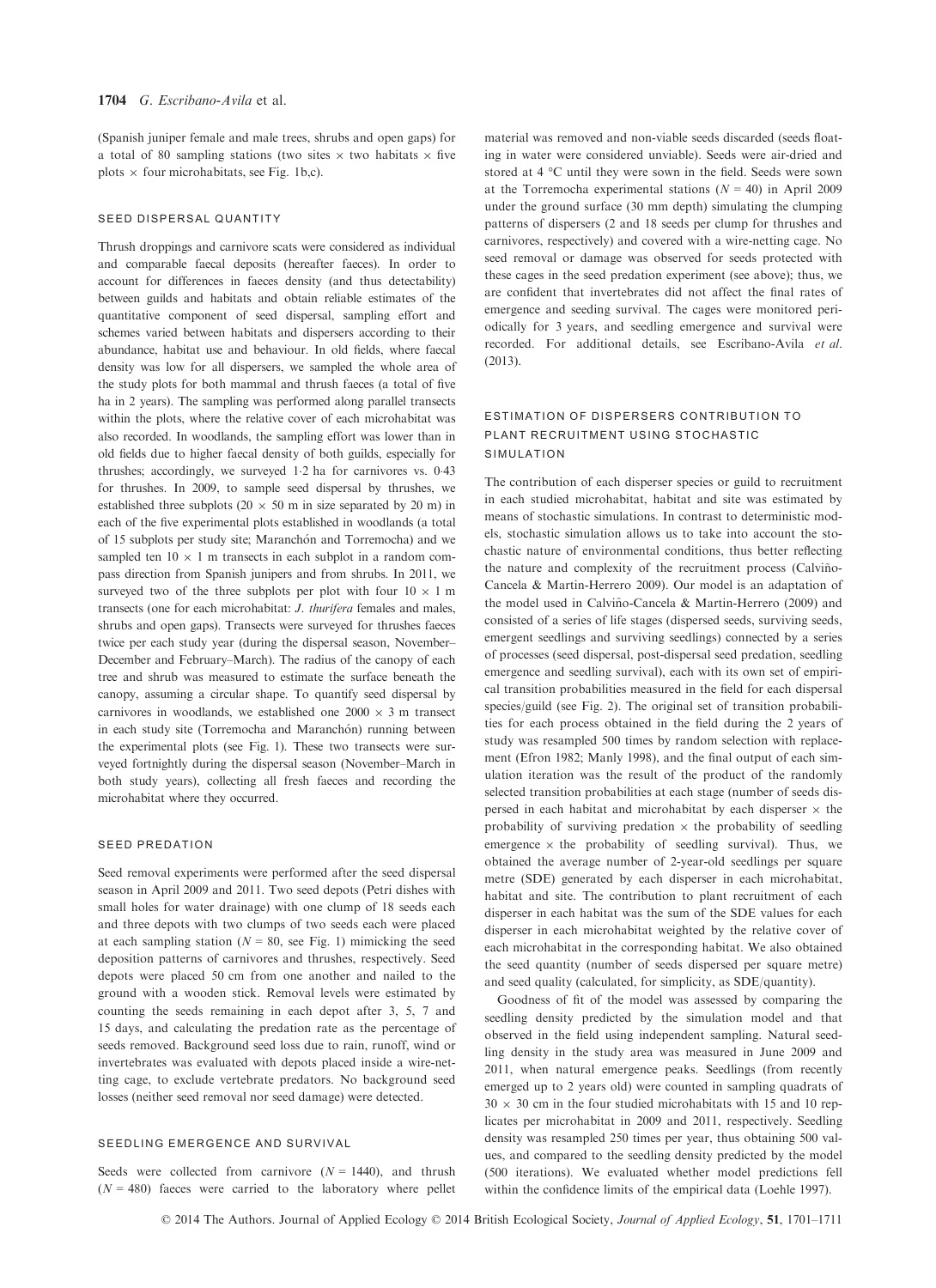#### DATA ANALYSES

We used a generalized linear model with Gaussian error distribution to test whether overall SDE varied between sites, habitats and dispersers (including interaction terms). We plotted SDE landscape graphs to visualize the contribution to plant recruitment of each disperser and its relationship with the quantity and the quality components (Schupp, Jordano & Gomez 2010): a group of SDE landscape graphs for each microhabitat within each habitat and another for each habitat (pooling the contribution to recruitment in all microhabitats weighted by their relative cover). Statistical analyses and SDE landscape graphs were performed in R Environment (R Development Core Team 2012).

# **Results**

# STOCHASTIC MODEL INPUT DATA AND VALIDATION

Average seed dispersal, percentage of predation, seedling emergence and survival in each microhabitat within each habitat obtained by stochastic modelling for each dispersal agent are shown in Table 1. Seedling densities predicted by the stochastic model were similar to those observed in the independent sampling, except in the microhabitat underneath female trees where the model underestimated seedling density (see Supporting Information Fig. S1 for more details).

# SEED DISPERSAL EFFECTIVENESS PATTERNS

Seedling recruitment generated by the dispersal community did not vary significantly between the two study sites (Maranchón:  $110 \pm 65.4$  seedlings ha<sup>-1</sup>; Torremocha:  $150 \pm 118.9$  seedlings ha<sup>-1</sup>;  $F_{1,10} = 0.39$   $P > 0.05$ , Table 2). However, recruitment was  $c$ . 150 times greater in mature woodland remnants than in recently colonized old fields  $(258 \pm 109.5 \text{ vs. } 1.8 \pm 0.8 \text{ seedlings ha}^{-1}, \text{ respectively};$  $F_{1,9} = 15.98 \, P < 0.05$ , Table 2). This was mainly due to differences in dispersal quantity, which was much lower in old fields (Fig. 3). Dispersal quality was also greater in woodlands, although differences between the two habitats were not so great (Fig. 3). Suitability for recruitment in woodlands was similar in all canopied microhabitats, but was significantly lower in open gaps. In old fields, shrubs had a higher suitability for recruitment than juniper canopies. All dispersers showed higher effectiveness in woodlands than in old fields, although there was a significant interaction effect between the most effective disperser and habitat type that was consistent at both study sites  $(F_{2,5} = 5.98 \text{ } P = 0.047, \text{ Table 2}).$ 

The differential contribution to plant recruitment found in woodlands and old fields was related to differences in the dispersal quantity of the different dispersers in each habitat, their deposition pattern in each microhabitat and the relative cover of each microhabitat within each habitat. In woodlands, thrushes dispersed  $c$ . 3 and 6 times more seeds than red foxes and stone martens, respectively (Fig. 3), and deposited them mostly beneath female and male juniper canopies (Fig. 3), where suitability for recruitment was relatively high (Fig. 3). Thus, the greater dispersal quantity of thrushes together with their pattern of seed deposition beneath junipers made thrushes the most effective in woodlands, generating 565 seedlings ha<sup> $-1$ </sup> (Fig. 4). Red foxes and stone martens preferentially dispersed seeds beneath shrubs, which presented a similar suitability for recruitment to juniper canopies in woodlands (Table 1). However, both carnivore species dispersed fewer seeds than thrushes, making their contribution to plant recruitment lower than that of thrushes (159 and 50.5 seedlings  $ha^{-1}$  for red fox and stone martens, respectively, Figs 3 and 4). Both guilds dispersed fewer seeds in old fields, although carnivores dispersed a slightly higher quantity of seeds than thrushes. The deposition patterns among microhabitats were similar to those previously described for mature woodlands. However, the relative cover of microhabitats varied greatly between mature woodlands and old fields, with a much lower canopy cover of Spanish juniper in the latter (Fig. 3). The higher number of seeds dispersed by carnivores in shrubs, together with the greater suitability of this microhabitat for recruitment, made the red fox and stone marten the most important contributors to recruitment in old fields. These species generated 225 and



Fig. 2. Chart showing the stages and processes from the seed dispersal effectiveness framework studied in this work. Each stage is connected to the subsequent one by a transition probability determined by the corresponding process that was empirically studied for seeds dispersed by each dispersal species in each microhabitat and habitat.

© 2014 The Authors. Journal of Applied Ecology © 2014 British Ecological Society, Journal of Applied Ecology, 51, 1701–1711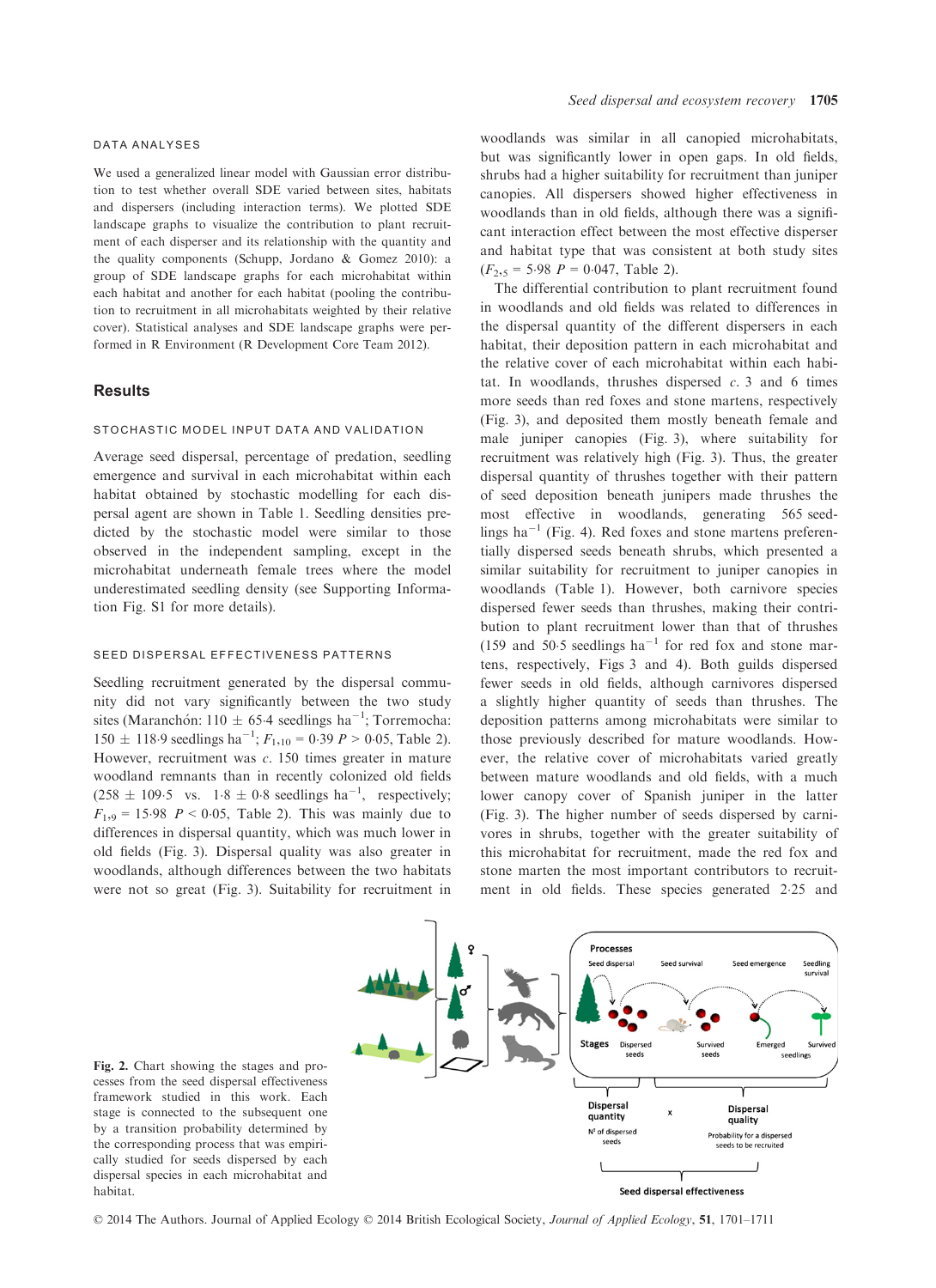# 1706 G. Escribano-Avila et al.

|  |  | <b>Table 1.</b> Mean $\pm$ SE parameters used in the stochastic modelling |  |  |  |
|--|--|---------------------------------------------------------------------------|--|--|--|
|  |  |                                                                           |  |  |  |

|                     | Dispersal (seeds $m^{-2}$ ) |          | % Predation |          | $%$ Emergence |          | % Survival |          |
|---------------------|-----------------------------|----------|-------------|----------|---------------|----------|------------|----------|
|                     | Mean                        | $\pm$ SE | Mean        | $\pm$ SE | Mean          | $\pm$ SE | Mean       | $\pm$ SE |
| W                   |                             |          |             |          |               |          |            |          |
| Open                |                             |          |             |          |               |          |            |          |
| T                   | 0.27                        | 0.09     | 0.15        | 0.04     | 0.02          | 0.00     | 0.00       | 0.00     |
| RF                  | 0.31                        | 0.18     | 0.18        | 0.02     | 0.02          | 0.00     | 0.30       | 0.02     |
| <b>ST</b>           | 0.23                        | 0.08     | 0.18        | 0.01     | 0.02          | 0.00     | 0.40       | 0.01     |
| Female              |                             |          |             |          |               |          |            |          |
| T                   | 4.55                        | 0.51     | 0.25        | 0.01     | 0.18          | 0.00     | 0.44       | 0.02     |
| RF                  | 0.28                        | 0.30     | 0.34        | 0.19     | 0.26          | 0.01     | 0.53       | 0.00     |
| $\operatorname{ST}$ | 0.02                        | 0.02     | 0.42        | 0.18     | 0.25          | 0.02     | 0.54       | 0.01     |
| Male                |                             |          |             |          |               |          |            |          |
| T                   | 1.75                        | 0.20     | 0.20        | 0.06     | 0.13          | 0.00     | 0.38       | 0.02     |
| RF                  | 0.21                        | 0.15     | 0.21        | 0.01     | 0.11          | 0.00     | 0.75       | 0.04     |
| <b>ST</b>           | 0.11                        | 0.12     | 0.25        | 0.06     | 0.11          | 0.00     | 0.73       | 0.01     |
| Shrub               |                             |          |             |          |               |          |            |          |
| T                   | $1 - 11$                    | 0.65     | 0.16        | 0.06     | 0.06          | 0.00     | 0.00       | 0.00     |
| RF                  | 1.14                        | 0.46     | 0.18        | 0.09     | 0.16          | 0.00     | 0.77       | 0.01     |
| <b>ST</b>           | 0.51                        | 0.03     | 0.19        | 0.07     | 0.16          | 0.00     | 0.76       | 0.00     |
| OF                  |                             |          |             |          |               |          |            |          |
| Open                |                             |          |             |          |               |          |            |          |
| T                   | < 0.001                     | < 0.001  | 0.19        | 0.04     | 0.000         | 0.000    | 0.000      | 0.000    |
| RF                  | < 0.001                     | < 0.001  | 0.10        | 0.14     | 0.000         | 0.000    | 0.000      | 0.000    |
| <b>ST</b>           | < 0.001                     | 0.001    | 0.06        | 0.08     | 0.01          | 0.02     | 0.25       | 0.35     |
| Female              |                             |          |             |          |               |          |            |          |
| T                   | 0.14                        | 0.16     | 0.36        | 0.06     | 0.13          | 0.00     | 0.10       | 0.00     |
| RF                  | 0.002                       | 0.002    | 0.18        | 0.26     | 0.04          | 0.06     | 0.12       | 0.17     |
| <b>ST</b>           | 0.000                       | 0.000    | 0.000       | 0.000    | 0.000         | 0.000    | 0.000      | 0.000    |
| Male                |                             |          |             |          |               |          |            |          |
| T                   | 0.06                        | 0.07     | 0.32        | 0.16     | 0.10          | 0.01     | 0.18       | 0.01     |
| RF                  | 0.001                       | 0.001    | 0.15        | 0.21     | 0.05          | 0.07     | 0.29       | 0.41     |
| <b>ST</b>           | 0.000                       | 0.000    | 0.000       | 0.000    | 0.000         | 0.000    | 0.000      | 0.000    |
| Shrub               |                             |          |             |          |               |          |            |          |
| T                   | 0.03                        | 0.05     | 0.31        | 0.12     | 0.09          | 0.01     | 0.43       | 0.004    |
| RF                  | 0.10                        | 0.13     | 0.24        | 0.19     | 0.17          | 0.02     | 0.65       | < 0.001  |
| <b>ST</b>           | 0.13                        | 0.17     | 0.20        | 0.15     | 0.18          | 0.01     | 0.62       | 0.02     |

W, woodland; OF, old fields; T, thrushes, RF, red fox; ST, stone marten.

Table 2. Results of the generalized linear model with Gaussian error distribution to test the effect of site, habitat and disperser on seed dispersal effectiveness. Non-significant interactions between factors were excluded from the model

|                     | d.f.           | d.f. resid | F     | P     |
|---------------------|----------------|------------|-------|-------|
| Null                |                | 11         |       |       |
| Site                |                | 10         | 0.39  | 0.557 |
| Habitat             |                | 9          | 15.98 | 0.01  |
| Disperser           | 2              |            | 5.93  | 0.047 |
| Habitat x Disperser | $\mathfrak{D}$ | 5          | 5.98  | 0.047 |

2 seedlings  $ha^{-1}$ , compared to 1.1 seedlings  $ha^{-1}$  derived from thrush dispersal activities (Fig. 4).

# **Discussion**

The dispersal services provided by the dispersal community of Spanish juniper were complementary rather than redundant, owing to differences in feeding behaviour and movement ranges between dispersal guilds. Thrushes were by far the most effective dispersers in woodlands, leading to population growth, whereas carnivores were the most effective dispersers outside woodlands, promoting the colonization of nearby abandoned lands and leading to Spanish juniper expansion, as we predicted. The combination of both guilds led to the maintenance of dispersal services throughout the landscape, promoting ecosystem recovery, with no active restoration action being needed. The dispersal complementarity found in this and previous studies (Brodie et al. 2009; Calviño-Cancela & Martin-Herrero 2009; McConkey & Brockelman 2011) seems a general pattern and points out the importance of preserving the whole diversity of dispersal communities in order to assure dispersal functionality, resilience and recovery of ecosystems, especially in landscape mosaics resulting from human exploitation.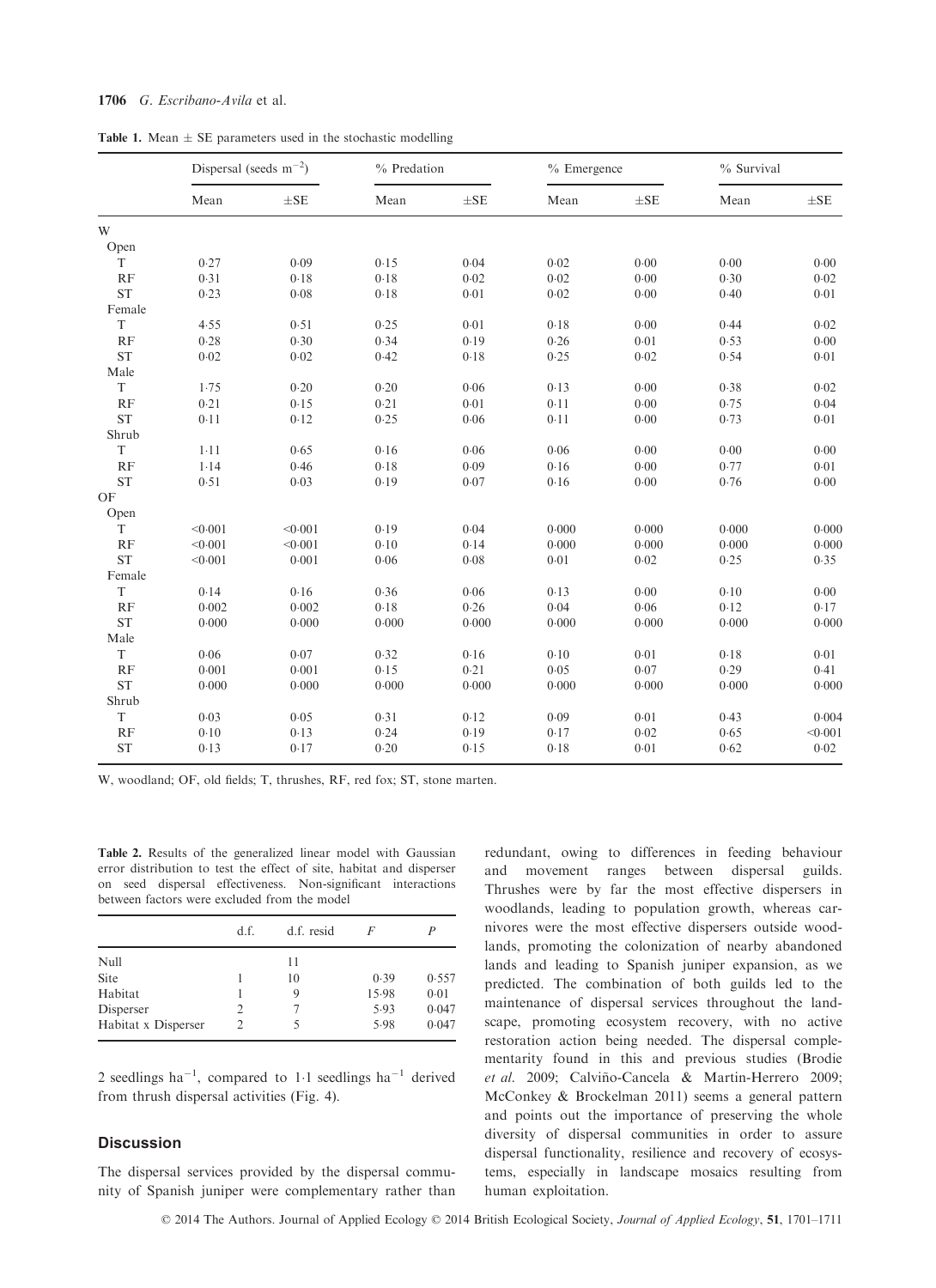

Fig. 3. Seed dispersal effectiveness (Mean  $\pm$ SE of quantity and quality of dispersal) indexed by seedlings per square metre generated for each disperser in each microhabitat in woodland remnants (a) and old fields (b), with the relative cover of each microhabitat shown on the right.

SHIFTS IN SEED DISPERSAL EFFECTIVENESS AND ITS IMPLICATIONS

Thrushes are small-to-medium-sized dispersers, strongly frugivorous, which have been previously described as the main dispersal agents in forested environments with high availability of fruits (Jordano et al. 2007; McConkey & Brockelman 2011). Our results support such a statement, with thrushes contributing to  $c$ . 75% of total recruitment in woodlands. Such great contribution to recruitment was

© 2014 The Authors. Journal of Applied Ecology © 2014 British Ecological Society, Journal of Applied Ecology, 51, 1701–1711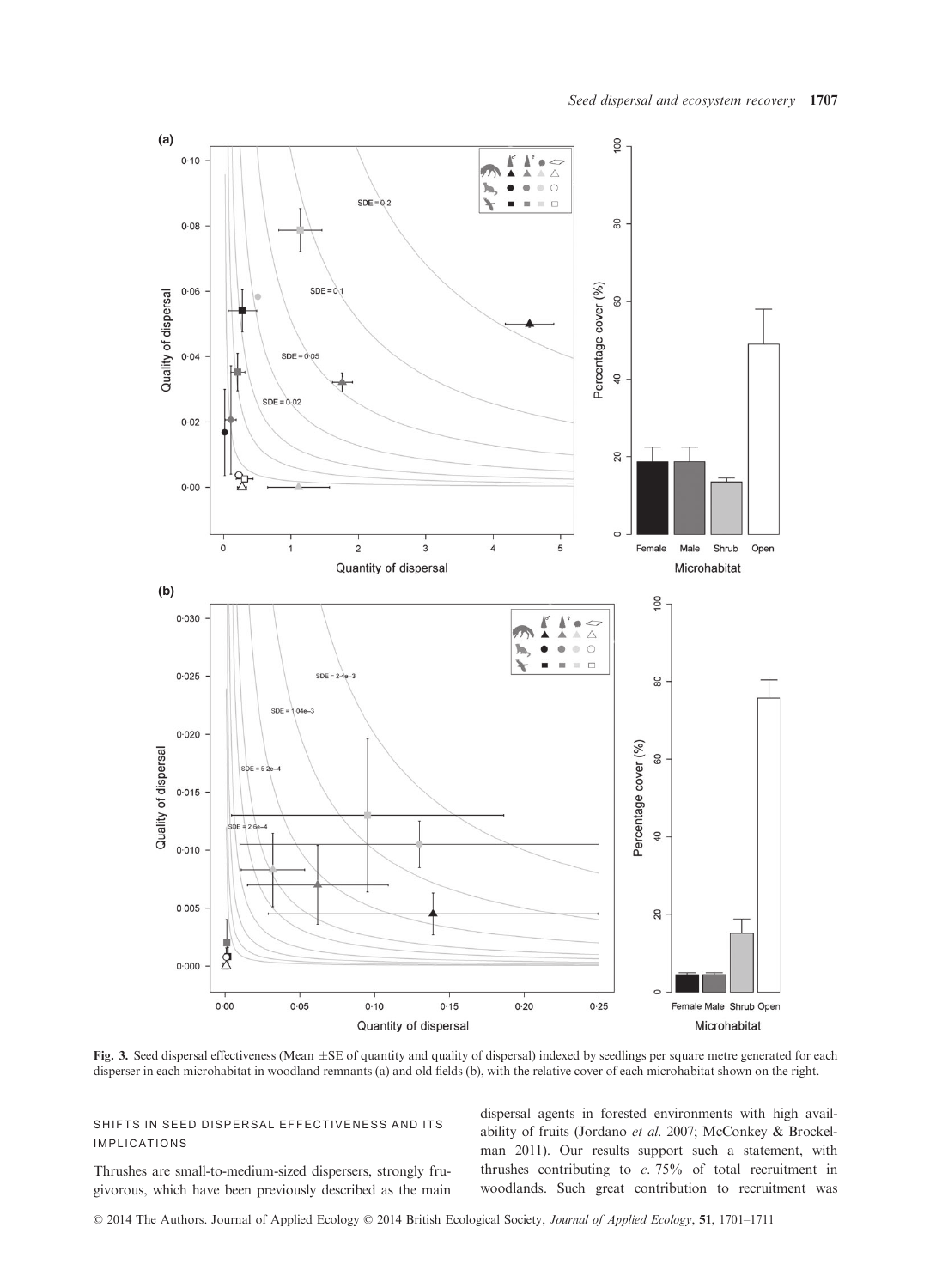

Fig. 4. Overall seed dispersal effectiveness (seedlings) generated for each disperser in remnant woodlands (a) and recently colonized old fields (b), after pooling the SDE in all microhabitats, weighted by their relative cover in each habitat. Maranchón and Torremocha del Pinar study sites are indicated in black and grey, respectively.

mainly due to the amount of seeds dispersed by thrushes (dispersal quantity) that was approximately three times greater than the contribution of the two species of carnivores combined. Thrushes track fruit abundance, selecting patches and trees with larger crops (García, Zamora & Amico 2011) and feeding heavily on juniper fruits during the dispersal season (Escribano-Avila et al. 2012; Tellería, Carrascal & Santos 2014). Additionally, thrushes perform flights between neighbouring perches, usually dispersing seeds from tens to a few hundred of metres, contributing to seedling recruitment around the canopy of conspecifics (Breitbach et al. 2012). This has likely favoured the spatial aggregation observed in the study area in remnant woodlands (Gimeno et al. 2011) and may promote spatial genetic structure at the local scale (Jordano et al. 2007). At the same time, the shortdistance dispersal of thrushes and their avoidance of areas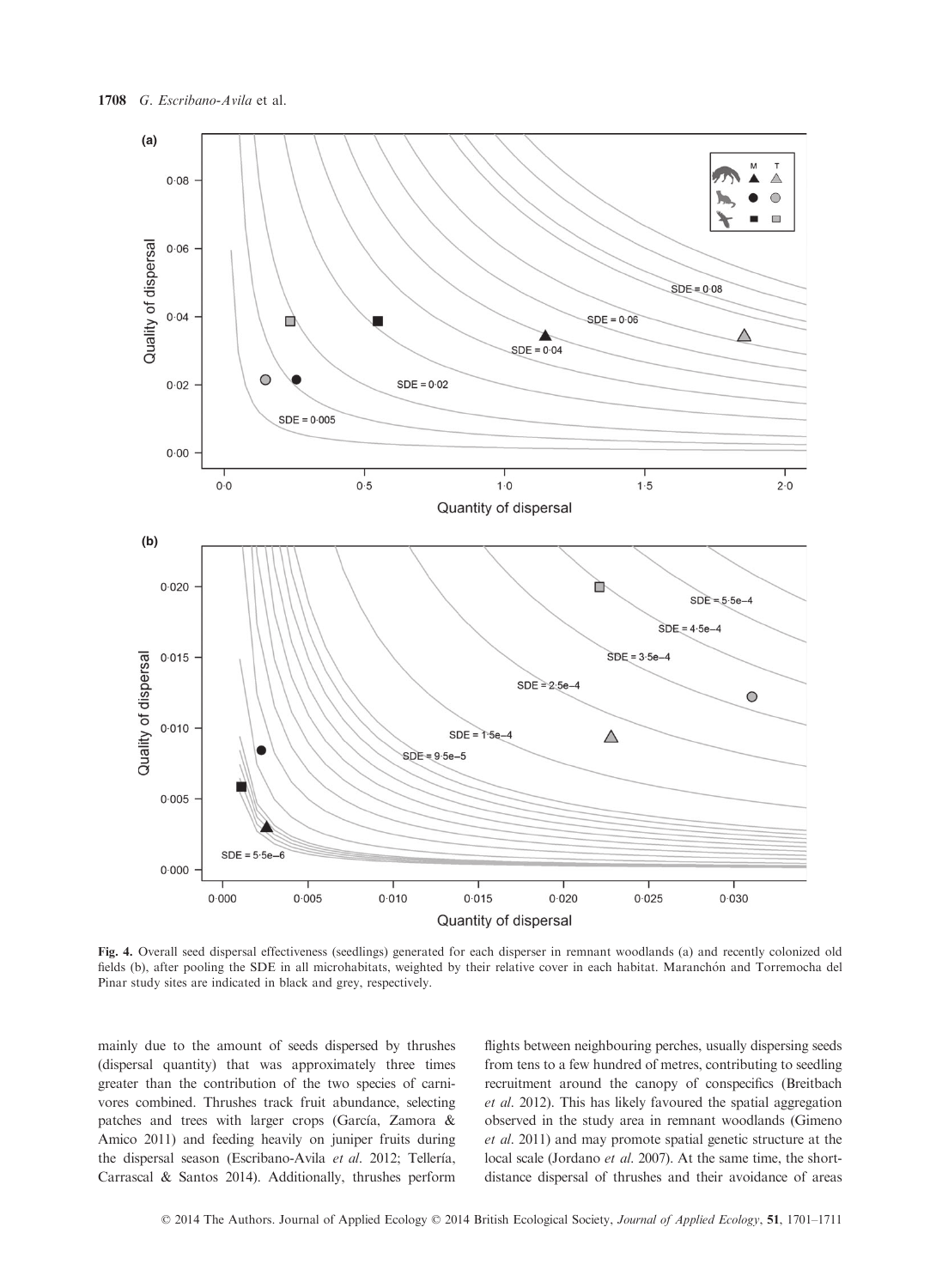with sparse vegetation (Jordano 1993; García, Zamora & Amico 2010) made thrushes less effective in old fields, where carnivores contributed  $c$ . 80% of recruitment.

Larger seed dispersers are not constrained by gape width (Wheelwright 1985) and mobilize more seeds per visit and over longer distances than smaller seed dispersers (Jordano & Schupp 2000; Spiegel & Nathan 2007; Escribano-Avila et al. 2012). These size-related features help to explain the greater contribution to plant recruitment of carnivores compared to thrushes in old fields. Carnivores are medium-to-large-sized dispersers, 25 times bigger than thrushes (average body mass) leading to the dispersal of bigger seeds, which have higher probability of recruitment than the smaller seeds dispersed by thrushes (Escribano-Avila et al. 2013). Carnivores are opportunistic frugivores, for which juniper fruits represent only a minor fraction of their diet. They prefer to feed on small mammals and arthropods (Genovesi, Secchi & Boitani 1996; Díaz-Ruiz et al. 2013) and actively search for those prey in their wide home ranges (Genovesi, Sinibaldi & Boitani 1997; Dekker, Stein & Heitokönig 2001). Such behaviour makes carnivores to be less reliable dispersers, as highlighted elsewhere (Escribano-Avila et al. 2013), but also favours long-distance seed dispersal, frequently exceeding 1–2 km from mother trees (González-Varo, López-Bao & Guitián 2013). This probably increased the amount of seeds dispersed by carnivores in old fields. Additionally, carnivores deposit their scats mostly under shrubs due to their scentmarking behaviour, used for territorial demarcation, generating a recruitment pattern not related spatially to former established junipers. This could help to explain the random spatial distribution of Spanish junipers previously observed in old fields in our study area, in contrast to the aggregated distribution observed in woodlands (Gimeno et al. 2011). Thus, carnivores play a critical role in moving seeds between woodland remnants and old fields due to their feeding behaviour and body size, favouring the colonization process, the genetic connectivity between remnant and expanding populations and, overall, the recovery of these degraded areas (Matías et al. 2010; López-Bao & González-Varo 2011; Peredo et al. 2013).

Debussche & Lepart (1992) suggested that the combination of different dispersal types for a given plant species may be a common feature, one being dominant at the local scale and the other at a larger scale, thus related to successional and invasive process, respectively. This pattern matches the functional complementary detected for the dispersal community of Spanish juniper which seems to be driven by dispersers' feeding behaviour and movement range related to body size: small strongly frugivorous dispersers were responsible for dispersal services at the local scale, leading to population growth, while bigger generalist dispersers promoted dispersal at the larger scale, driving population expansion (Jordano et al. 2007; Spiegel & Nathan 2007).

# THE LACK OF FUNCTIONAL REDUNDANCY ON DISPERSAL COMMUNITIES: IMPLICATIONS FOR FOREST REGENERATION AND RESILIENCE CAPACITY

Functional redundancy between components seems to be a common feature of ecosystems, which assures functionality even after some species become extinct (Lawton & Brown 1993). However, recent studies evaluating functional redundancy of seed dispersal communities, either with partial (Albretch et al. 2013; Bueno et al. 2013; García et al. 2013) or with comprehensive measures of seed dispersal effectiveness (Brodie et al. 2009; Calviño-Cancela & Martin-Herrero 2009; McConkey & Brockelman 2011), have found that different dispersers provide complementary rather than redundant services to their host plants. Our results reinforce this evidence, and this is, to our knowledge, the first in which the contribution of the main dispersal guilds to plant recruitment has been comprehensively evaluated in different ecological contexts spatially replicated.

The lack of redundancy in dispersal communities can compromise plant recruitment if key dispersal species are lost (Traveset, González-Varo & Valido 2012 and references therein) which in degraded environments may seriously constrain the possibility of ecosystem recovery (Valiente-Banuet & Verdú 2013). In our study system, the extinction or severe decline of thrushes or carnivores would significantly compromise regeneration dynamics. Thus, the maintenance of a diverse dispersal community that includes species with a wide range of feeding behaviour (specialized and generalist frugivorous), movement patterns and body size may favour ecosystem recovery, providing resilience to anthropogenic-driven perturbations.

# CONCLUSIONS

For natural vegetation recovery to proceed unaided in the newly available habitats derived from land abandonment, the ecological services provided by functionally diverse communities of animal seed dispersers become essential, in order to (i) secure recruitment in extant populations (e.g. remnant forests), which are the main seed sources in the landscape, and (ii) promote seed arrival in old fields, favouring colonization and expansion in newly available habitats. Small strongly frugivorous dispersers (e.g. passerine birds) and large generalist frugivores with long-distance movements (e.g. carnivorous mammals) can play these roles, enhancing ecosystem resilience. Thus, the conservation of a functionally diverse dispersal community should be considered a management priority for biodiversity conservation and passive restoration of woodlands and forests dominated by fleshy fruited species, especially in human-perturbed landscape mosaics which are highly frequent in developed countries.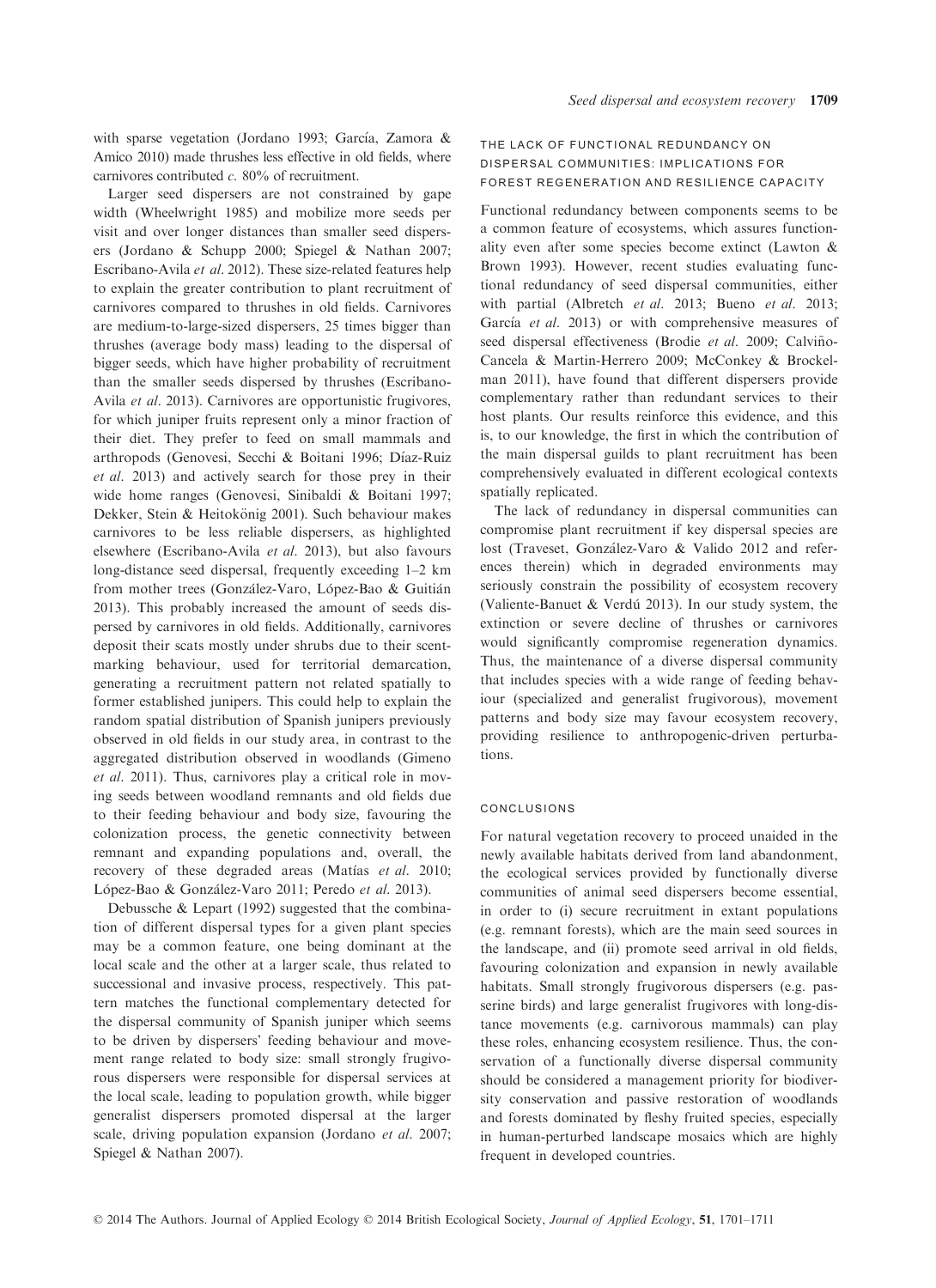## Acknowledgements

Funding was provided by the Spanish Ministries for Education (FPU-MEC grant) and Innovation and Science (projects: CGL2010-16388/BOS, Consolider-Montes/CSD2008\_00040; VULGLO/CGL2010-22180-C03-03 and CALCOFIS/CGL2009-13013), and by the Community of Madrid project REMEDINAL 2 (CM-S2009/AMB-1783).

# Data accessibility

Data available from the Dryad Digital Repository: http://doi.org/10.5061/ dryad.68gm7 (Escribano-Avila et al. 2014).

#### References

- Agrawal, A.A., Ackerly, D.D., Adler, F., Arnold, A.E., Caceres, C., Doak, D.F. et al. (2007) Filling key gaps in population and community
- ecology. Frontiers in Ecology and the Environment, 5, 145–152.<br>Albretch, J., Berens, D., Blüthgen, N., Jaroszewicz, B., Selva, N. & Farwig, N. (2013) Logging an forest edges reduce redundancy in plant-frugivore networks in and old-growth European forest. Journal of Ecology,
- 101, 990–999. Breitbach, N., Bohning-GAese, K., Laube, I. & Schleuning, M. (2012) Short seed-dispersal distances and low seedling recruitment in farmland populations of bird-dispersed cherry trees. Journal of Ecology, 100, 1349–1358.
- Brodie, J., Helmy, O., Brockelman, W. & Maron, J. (2009) Functional differences within a guild of tropical mammalian frugivores. Ecology, 90, 688–698.
- Brunet, J. (2007) Plant colonization in heterogeneous landscapes: an 80-year perspective on restoration of broadleaved forest vegetation. Journal of Applied Ecology, 44, 563–572.
- Bueno, R.S., Guevara, R., Ribeiro, M.C., Culot, L., Bufalo, F.S. & Galetti, M. (2013) Functional redundancy and complementarities of seed dispersal by the last neotropical megafrugivores. PLoS ONE, 8, 10.
- Calvino-Cancela, M. & Martin-Herrero, J. (2009) Effectiveness of a varied ~ assemblage of seed dispersers of a fleshy-fruited plant. Ecology, 90, 3503–3515.
- Chazdon, R. (2003) Tropical forest recovery: legacies of human impact and natural disturbances. Perspectives in Plan Ecology, Evolution and Systematics, 6, 51–71.
- Cramer, V.A., Hobbs, R.J. & Standish, R.J. (2008) What's new about old fields? Land abandonment and ecosystem assembly. Trends in Ecology & Evolution, 23, 104–112.
- Debussche, M. & Lepart, J. (1992) Establishment of woody plants in mediterranean old fields: opportunity in space and time. Landscape Ecology, 6, 133–145.
- Dekker, J., Stein, A. & Heitokönig, I. (2001) A spatial analysis of a population of red fox (Vulpes vulpes) in the Dutch coastal dune area. Journal of Zoology, <sup>255</sup>, 505–510.
- Díaz-Ruiz, R., Delibes-Mateos, M., García-Moreno, J., López-Martín, J., Ferreira, C. & Ferreras, P. (2013) Biogeographical patterns in the diet of an opportunistic predator: the red fox Vulpes vulpes in the Iberian Peninsula. Mammal Review, 43, 59–70.
- Duncan, R. & Chapman, C. (1999) Seed dispersal and potential forest succession in abandoned agriculture in tropical Africa. Ecological Applications, 9, 998–1008.
- Efron, B. (1982) The Jack Knife, the Bootstrap, and Other Resampling Plans. Society for Industrial and Applied Mathematics, Philadelphia, PA, USA.
- Escribano-Avila, G., Sanz-Perez, V., Pias, B., Virgós, E., Escudero, A. & Valladares, F. (2012) Colonization of abandoned land by Juniperus thurifera is mediated by the interaction of a diverse dispersal assemblage and environmental heterogeneity. PLoS ONE, 7, e46993, 1–10.
- Escribano-Avila, G., Pías, B., Sanz-Pérez, V., Virgós, E., Escudero, A. & Valladares, F. (2013) Spanish juniper gain expansion opportunities by counting on a functionally diverse dispersal assemblage community. Ecology and Evolution, 3, 3751–3763.
- Escribano-Avila, G., Calviño-Cancela, M., Pías, B., Virgós, E., Valladares, F. & Escudero, A. (2014) Data from: diverse guilds provide complementary dispersal services in a woodland expansion process after land abandonment. Dryad Digital Repository: http://doi.org/10.5061/dryad.68gm7
- García, D., Zamora, R. & Amico, G. (2010) Birds as suppliers of seed dispersal in temperate ecosystems: conservation guidelines from real-world
- landscapes. Conservation Biology, 24, 1070–1079.<br>García, D., Zamora, R. & Amico, G. (2011) The spatial scale of plant-animal interactions: effects of resource availability and habitat structure.
- Ecological Monographs, 8, 103-121.<br>García, D., Martínez, D., Herrera, J. & Morales, J. (2013) Functional heterogeneity in a plant-frugivore assemblage enhances seed dispersal resilience to habitat loss. Ecography, <sup>36</sup>, 197–208.
- Gauquelin, T., Bertaudière, V., Montès, N., Badri, W. & Asmode, J. (1999) Endangered stands of thuriferous juniper in the Western Mediterranean basin: ecological status, conservation and management. Biodiver-
- sity and Conservation, 8, 1479–1498. Genovesi, P., Secchi, M. & Boitani, L. (1996) Diet of stone martens: an example of ecological flexibility. Journal of Zoology, 238, 245-255.
- Genovesi, P., Sinibaldi, I. & Boitani, L. (1997) Spatial patterns and territoriality of the stone marten. Canadian Journal of Zoology, 75, 1966– 1971.
- Gimeno, T., Pías, B., Martínez-Fernández, J., Quiroga, D., Escudero, A. & Valladares, F. (2011) The decreased competition in expanding versus mature juniper woodlands is counteracted by adverse climatic effects on growth. European Journal of Forest Research, 131, 977–987.
- Goldyn, B., Hromada, M., Surmacki, A. & Tryjanoswski, P. (2003) Habitat use and diet of the red fox Vulpes vulpes in an agricultural landscape in Poland. Zeitschrift für Jagdwissenschaft, 49, 191-200.
- González-Varo, J.P., López-Bao, J.V. & Guitián, J. (2013) Functional diversity among seed dispersal kernels generated by carnivorous mammals. Journal of Animal Ecology, 82, 562–571.
- Howe, H. & Miriti, M. (2004) When seed dispersal matters. BioScience,
- 54, 651–660. Howe, F. & Smallwood, J. (1982) Ecology of seed dispersal. Annual Review of Ecology and Systematics, 13, 201–228.
- Jordano, P. (1993) Geographical ecology and variation of plant-seed disperser interactions-Southern Spanish junipers and frugivorous thrushes.<br>Vegetatio, 108, 85-104.
- Vegetatio, 108, 85-104.<br>Jordano, P. & Schupp, E.W. (2000) Seed disperser effectiveness: the quantity component and patterns of seed rain for Prunus mahaleb. Ecological Monographs, 70, 591–615.
- Jordano, P., Garcia, C., Godoy, J.A. & Garcia-Castano, J.L. (2007) Differential contribution of frugivores to complex seed dispersal patterns. Proceedings of the National Academy of Sciences of the USA, 104, 3278– 3282.
- Lamb, P., Erskine, P. & Parrota, J. (2005) Restoration of degraded tropical forest landscapes. Science, 310, 1628–1632.
- Lawton, J. & Brown, V. (1993) Redundancy in ecosystems. Biodiversity and Ecosystem Function (eds E. Schulze & H. Mooney), pp. 255–270. Springer, Berlin, Germany.
- Loehle, C. (1997) A hypothesis testing framework for evaluating ecosystem model performance. Ecological Modeling, 97, 153–165.
- López-Bao, J.V. & González-Varo, J.P. (2011) Frugivory and spatial patterns of seed deposition by carnivorous mammals in anthropogenic landscapes: a multi-scale approach. PLoS ONE, 6, e14569, 1–11.
- Manly, B. (1998) Randomization, Bootstrap, and Monte Carlo Methods in Biology. Champan and Hall, London.
- Matías, L., Zamora, R., Mendoza, I. & Hodar, J.A. (2010) Seed dispersal patterns by large frugivorous mammals in a degraded mosaic landscape. Restoration Ecology, 18, 619–627.
- McConkey, K.R. & Brockelman, W.Y. (2011) Nonredundancy in the dispersal network of a generalist tropical forest tree. Ecology, 92, 1492–1502.
- Millennium Ecosystem Assessment (2005) Ecosystems and Human Well-- Being: Biodiversity Synthesis. World Resource Institute, Washington, DC, USA.
- Mills, S., Soule, M.S. & Doak, D.F. (1993) The keystone-species concept in ecology and conservation. BioScience, 43, 219–224.
- Nathan, R., Schurr, F., Spiegel, O., Steintiz, O., Trakhtenbrot, A. & Tsoar, A. (2008) Mechanisms of long-distance seed dispersal. Trends in Ecology & Evolution, 23, 638–647.
- Olano, J.M., Rozas, V., Bartolome, D. & Sanz, D. (2008) Effects of changes in traditional management on height and radial growth patterns in a Juniperus thurifera L. woodland. Forest Ecology and Management, <sup>255</sup>, 506–512.
- Peredo, A., Martínez, D., Rodríguez-Pérez, J. & García, D. (2013) Mammalian seed dispersal in Cantabrian woodland pastures: network structure and response to forest loss. Basic and Applied Ecology, 14, 378–386.